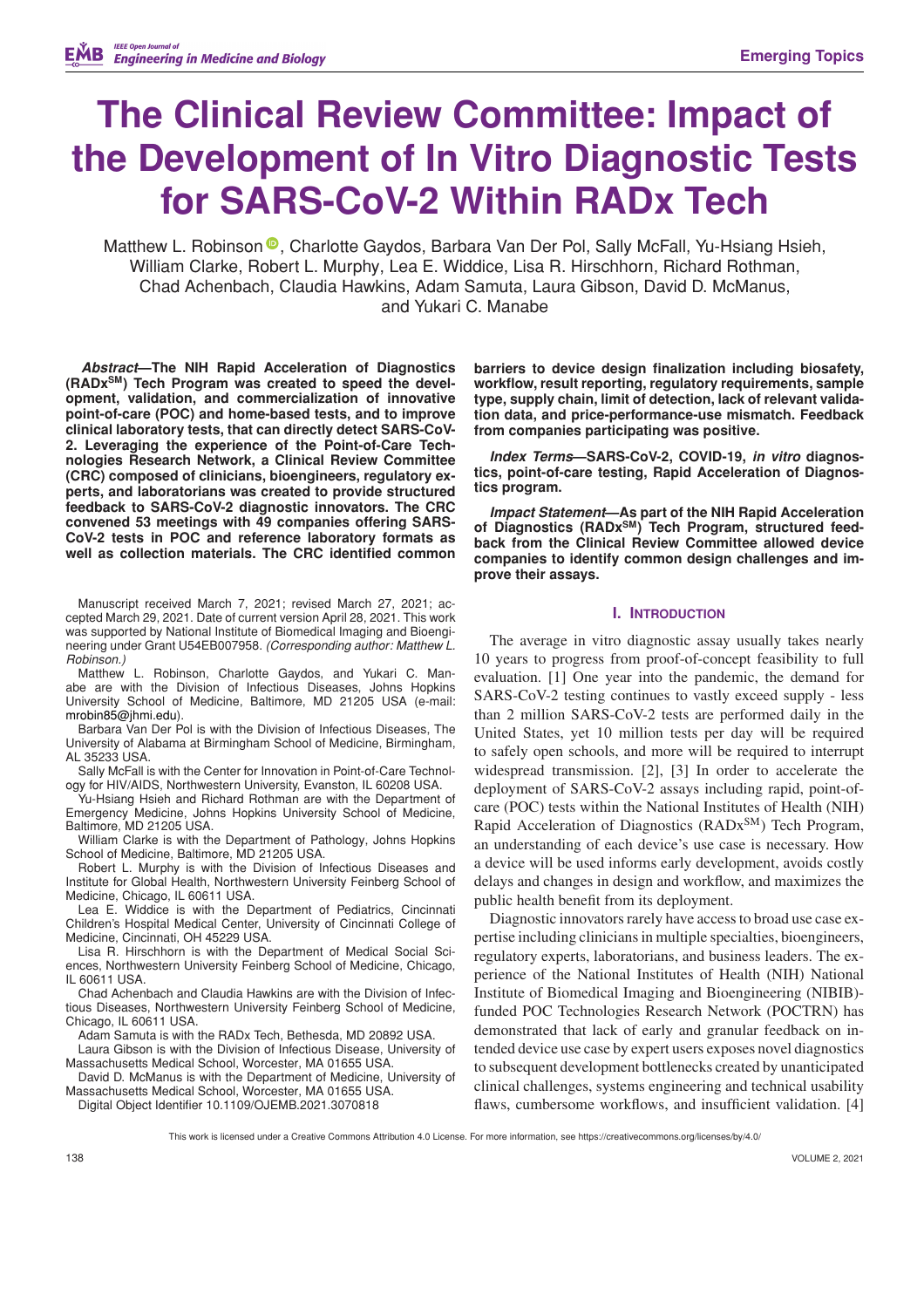Companies applying to the RADx Tech opportunity were initially selected based on scientific innovation and early proofof-concept performance data. The Clinical Review Committee (CRC) conducted assessments prior to design finalization to support accelerated development of SARS-CoV-2 diagnostics in the RADx Tech portfolio.

## **II. METHODS**

We assembled a CRC comprised of 14 members including infectious disease, emergency medicine, ambulatory, pediatric, and adult clinicians, laboratorians, and diagnostic test and marketing experts with real-world bedside and clinical laboratory COVID-19 experience. Every RADx Tech-funded company at any stage beyond proof-of-concept was offered a 1-hour facilitated meeting with the CRC to provide structured feedback. Each company presented their one technologic approach to COVID-19 diagnosis, but also had the opportunity to discuss earlier stage technologies if time permitted. The CRC was intentional to not favor any specific diagnostic approach. The previous experience of the POCTRN in shepherding novel POC tests for sexually transmitted infections including HIV from proof-of-concept to Food and Drug Administration (FDA) approval was leveraged to provide SARS-CoV-2 diagnostic developers with the infectious disease and use case expertise necessary to understand how a test would be used for decision-making by clinicians and other end users. Such concepts of clinical usability and feasibility are as important to success as test performance and accuracy. The template for CRC meetings included a company presentation on the technology and device including workflow (15 minutes), validation data (5 minutes), proposed sample type and use case discussion (10 minutes), business development (5 minutes), proposed pre-clinical pilot study on performance (5 minutes), open discussion (15 minutes), and summary (5 minutes). Detailed written feedback and recommendations from the 60-minute CRC meeting was prepared by the Committee chairs and sent to each participating company and NIH within one week.

The original CRC concept emphasized pre-meeting preparation including completion of an intake form by the company and a preparatory conversation between committee chairs and the RADx Tech Team Lead. [5] The intake form included structured questions to characterize the detection technology, specimen type, collection modality, device operation, performance, and human factors characteristics. Based on the rapid pace of RADx Tech and to avoid duplication of effort, all pre-meeting work including the intake form was later eliminated. The written feedback of the CRC based on notes taken during the meeting evolved to include the following subsections: description of the technology emphasizing innovation or novel aspects, validation of performance (sensitivity, specificity, limit of detection, clinical sample data vs. spiked matrix), potential use cases, issues raised by the committee, business approach and pricing (cost of goods compared to estimated commercial price), and summary of the recommendations. Feedback from companies participating in CRC meetings was sought in the form of unstructured communication with the CRC coordinator. The NIBIB proposed

that the CRC convene for 50 meetings. To facilitate scheduling meetings and allow a high attendance rate of CRC standing members, committee meetings were consistently scheduled at 8 am and 5 pm, allowing committee members to block their schedules. Due to the geographic dispersal of companies and teams, most meetings occurred at 5 PM Eastern Standard Time. Meetings were held over a virtual video-conferencing platform.

## **III. RESULTS**

From June 18, 2020 through December 18, 2020, 53 meetings with 49 companies occurred. The CRC reviewed devices intended for use in multiple settings including the POC (with or without a device), reference labs, mobile vans, and sample collection and preparation workflows (Fig. 1). Detection modalities included antigen detection, nucleic acid tests, concentration and capture, and others (Fig. 1). Between 4 and 12 committee members attended each meeting. Device company representatives included leadership (CEO, marketing, scientific developers, regulatory) as well as RADx Tech programmatic leadership including the Team Lead, the Portfolio Executive, FDA liaison, NIH representative, and other RADx Tech support team members.

The majority of the meeting time was used for discussion of device use workflow and suggestions for process improvement rather than use case and pre-clinical pilot studies. For the majority of assays discussed, lack of data on device performance characteristics for clinical specimens led to uncertainty around the viability of some of the devices. Common barriers to design finalization included inadequate biosafety, complex workflow, inadequate result reporting, difficulty meeting regulatory requirements, inappropriate sample types, supply chain bottlenecks, lack of optimization of the limit of detection, lack of validation data, and a mismatch of the proposed price with performance and use case (Table 1).

Verbal summary by the facilitator at the end of the meeting detailed the points raised by committee members, areas of certainty and uncertainty, and how the company's efforts to date have the potential to address clinical and public health needs. Written summaries provided companies with detailed documentation of CRC discussion and recommendations.

Qualitative feedback from companies that participated in the CRC process included appreciation that meetings occurred early in the RADx Tech process before design finalization, perspectives represented the voice of future customers, pointed questions forced discussion of process improvement, and verbal and written meeting summaries were helpful in the detail they provided. The RADx Tech program benefited from CRC feedback as another reference point in tracking device development progress and informed the design and conduct of clinical studies performed by the RADx Tech Clinical Study Core.

## **IV. DISCUSSION**

A series of joint meetings convened between 49 diagnostic companies and a CRC with relevant expertise in the clinical, laboratory, and practical challenges of infectious disease diagnostic use demonstrated a pattern of common barriers to design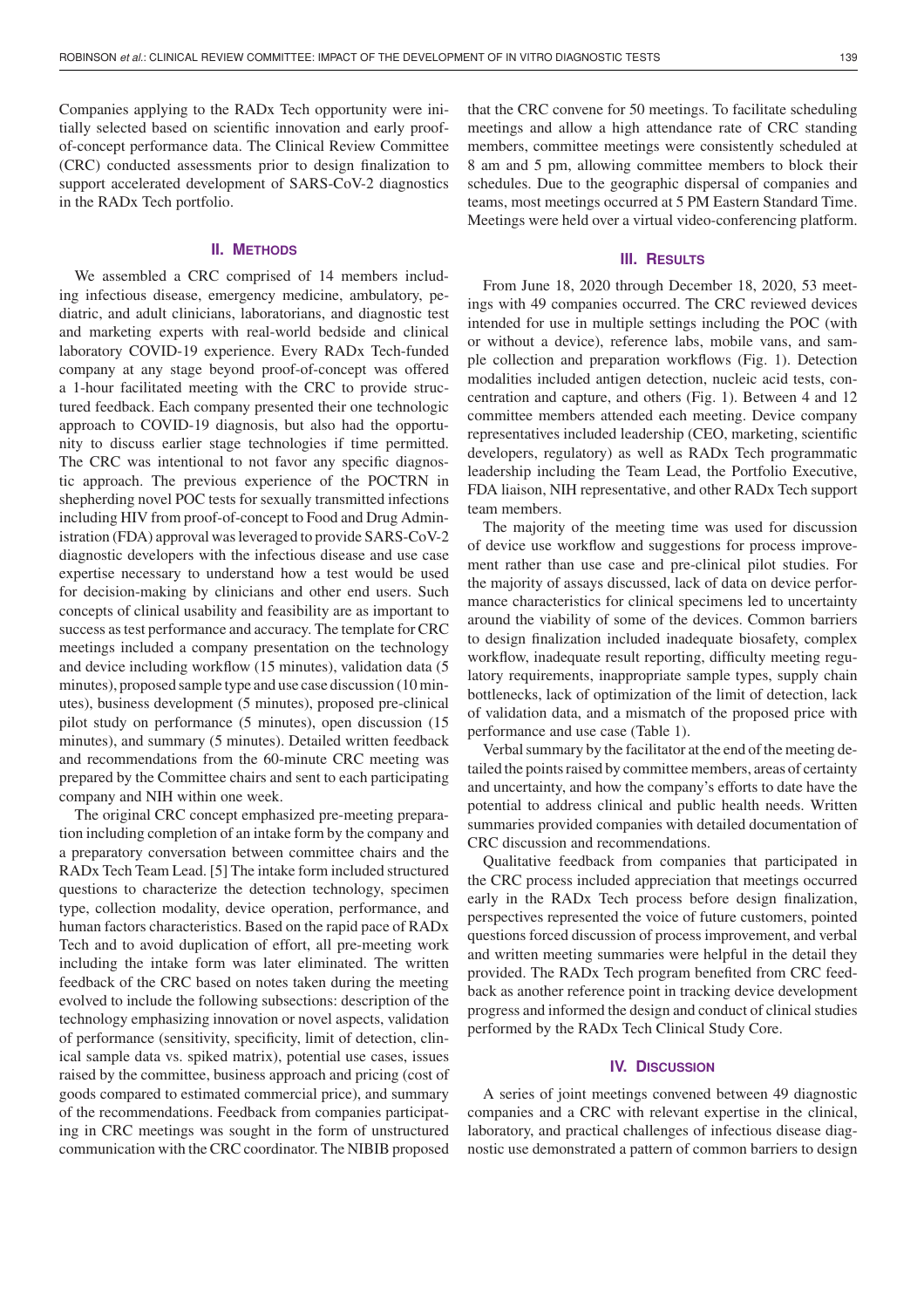

**FIG. 1.** Use case, detection modality, and sample type for the reviewed technologies. Each column of a fixed width represents a single reviewed device, sorted by setting of intended use and then detection modality. Rows represent diagnostic features including detection modality followed by intended sample types.

#### **TABLE 1.**

COMMON BARRIERS TO DESIGN FINALIZATION IDENTIFIED BY THE CRC

| Barrier                             | Examples                                                                                                                                                                   |
|-------------------------------------|----------------------------------------------------------------------------------------------------------------------------------------------------------------------------|
| Biosafety/infection<br>control      | • Risk of aerosolization or spillage of infectious<br>material, no disposal plan for infectious swab                                                                       |
| Workflow                            | • Complexity of sample processing exceeds<br>capability of operator in proposed use case                                                                                   |
| Result reporting                    | • No integration with lab information systems for<br>a reference lab test, lack of mechanism for public<br>health reporting for a home test                                |
| Regulatory<br>requirements          | • Evolving FDA requirements to achieve<br>Emergency Use Authorization, over-the-counter<br>considerations for Clinical Laboratory<br>Improvement Amendments waived devices |
| Sample type                         | • Inappropriate sample type for intended use case                                                                                                                          |
| Supply chain                        | • Limited availability of proposed swab type, other<br>consumables, or instrument                                                                                          |
| Limit of detection                  | • Variability in sample types, volume of buffer,<br>input volume, efficiency of extraction and<br>amplification                                                            |
| Lack of relevant<br>validation data | • Performance characteristics reported in<br>inappropriate matrix, overly optimistic<br>estimation of clinical sensitivity from contrived<br>samples                       |
| Price-performance-<br>use mismatch  | • Cost of device or consumable offers clinically<br>insignificant improvement over existing lower<br>cost tests, excessive cost for intended use case                      |

success. Granular questioning and feedback forced companies to confront challenges at an early development stage, prior to design finalization. The CRC was also able to highlight the innovative or distinguishing features of promising technologies. RADx Tech Team Leads learned important clinical and laboratory user views on workflow allowing them to best advise companies in their portfolios.

Optimization and feasibility testing require a clear understanding of the clinical need and the use case for the proposed assay. For example, the rapidly evolving COVID-19 field has already shown that an early reliance on nasopharyngeal swabs is being supplanted by oropharyngeal swabs [6], [7], nasal mid-turbinate swabs, sputum [8] and now saliva [9], [10] for molecular nucleic acid amplification tests as well as salivary antigen testing. [11] Self-collection versus clinician collection is also being investigated. [12] The relative sensitivity of different

sample types, point of collection, severity of disease (hospitalized, ambulatory, asymptomatic) is a complicated landscape that is evolving at an unprecedented pace given the novelty of SARS-CoV-2 in aspects of its virology and clinical course of infection.

RADx-Tech funded companies originally viewed their involvement in CRC meetings as a necessary hurdle along the RADx Tech pipeline, but qualitative feedback on the sessions showed that company representatives appreciated the opportunity and challenge of considering the 'next step of the project.' In-depth review by the convened CRC members is a rare resource for small start-up companies; larger companies benefited from real-world, diverse viewpoints from a multidisciplinary team outside of the potentially closed perspective of industry. The CRC may serve as a model for how to quickly support clinical diagnostic assay development for other urgent diagnostic challenges in the future.

## **V. NEXT STEPS**

As a next step, the CRC intends to perform assessment of the adoption and impact of specific recommendations to participating companies on their progression through RADx Tech portfolio milestones. Additional analysis of the feasibility of early risk stratification on the basis of common assessment areas will also be performed.

#### **VI. CONCLUSION**

Common barriers to design finalization for SARS-CoV-2 diagnostic devices that were identified by the CRC included biosafety considerations, complicated workflows, lack of validation with real clinical specimens, and lack of clinical input on sample type and use case. Addressing risks identified by a multidisciplinary group of infectious disease and use case experts after proof-of-concept, yet early in development, has value for companies. A Clinical Review Committee when convened early in development helps companies avoid potentially costly design issues (go-no go, pivot).